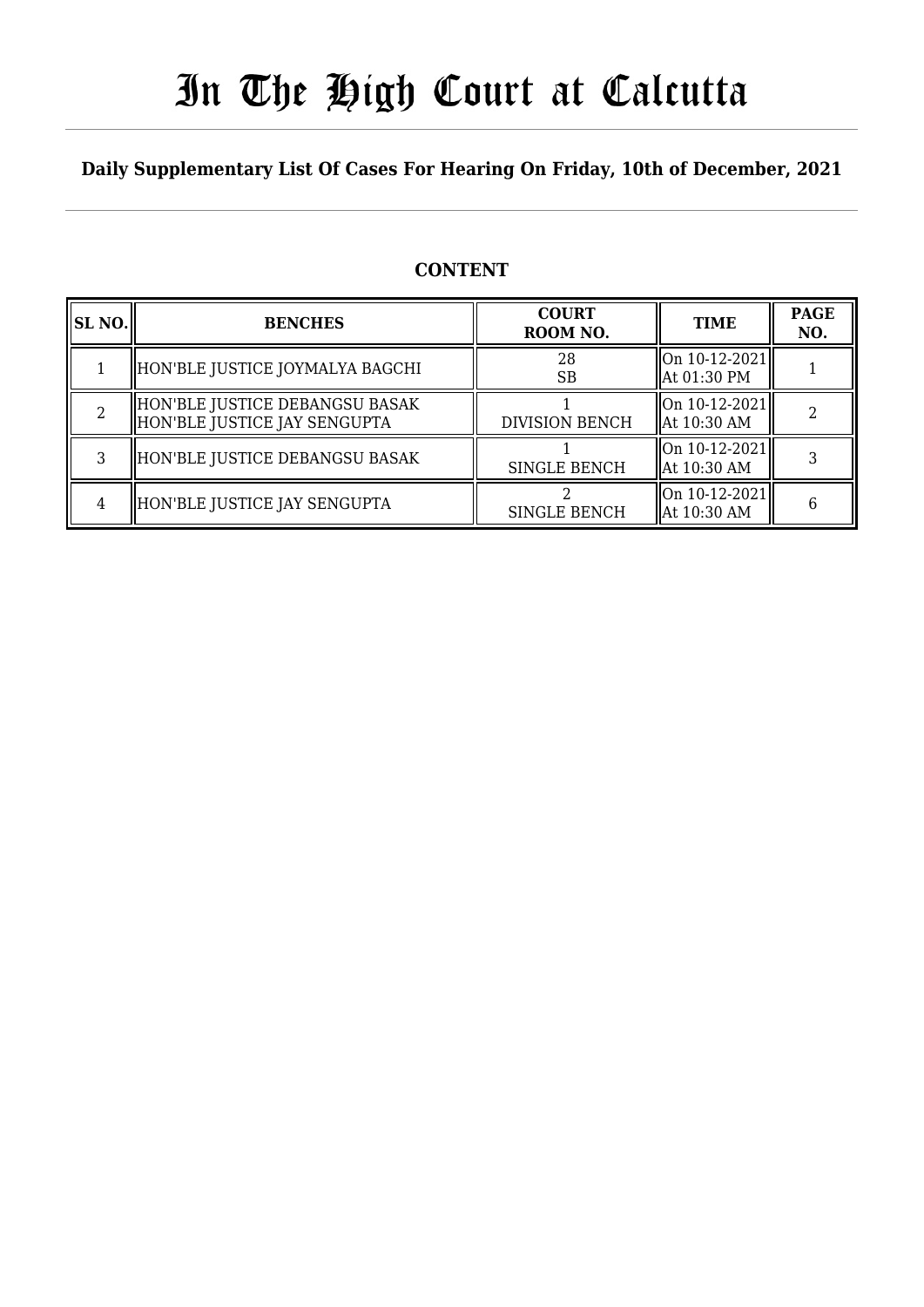

# Calcutta High Court **In The Circuit Bench at Port Blair Appellate Side**

**DAILY CAUSELIST For Friday The 10th December 2021**

**COURT NO. 28 SINGLE BENCH (SB) AT 1:30 PM HON'BLE JUSTICE JOYMALYA BAGCHI (VIA VIDEO CONFERENCE)**

**FROM PRINCIPAL BENCH**

### **CONTEMPT APPLICATION**

1 CPAN/11/2021 [DEFECTIVE] IN WP VS 914/2010 WITH WP 1040/2010 DAVINDER PAL SINGH SANJEEV MITAL, THE SECRETARY (REVENUE) AND ANR.

ANJILI NAG, SHIPRA MANDAL

IA NO: CAN/1/2021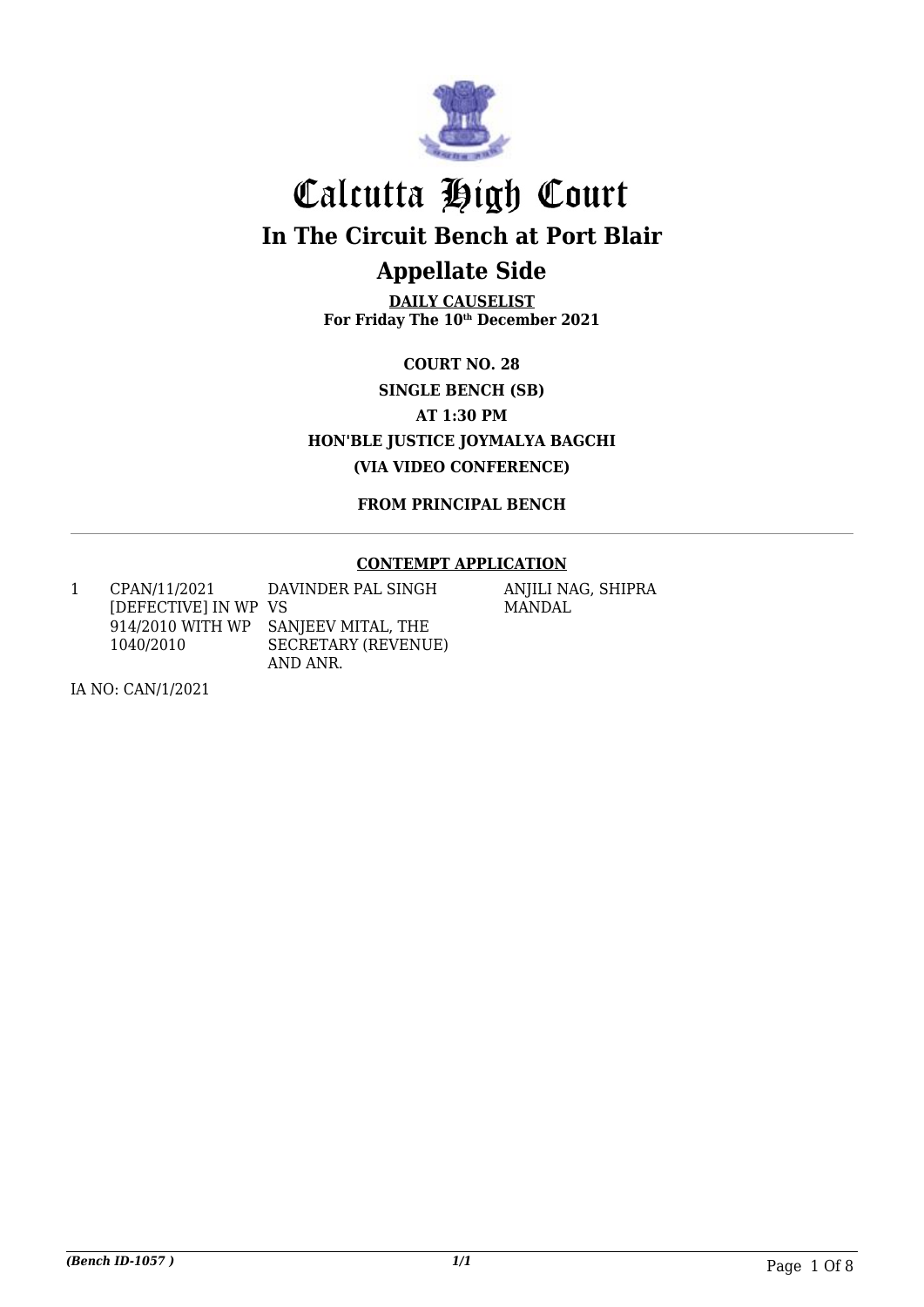

# Calcutta High Court **In The Circuit Bench at Port Blair Appellate Side**

## **DAILY CAUSELIST For Friday The 10th December 2021**

**COURT NO. 1**

**DIVISION BENCH (DB)**

**AT 10:30 AM**

**HON'BLE JUSTICE DEBANGSU BASAK HON'BLE JUSTICE JAY SENGUPTA**

#### **APPLICATION**

| 1 | MA/17/2021                    | ROBERT JAMES             | RAKESH PAL GOBIND, | <b>SHATADRU</b>                 |
|---|-------------------------------|--------------------------|--------------------|---------------------------------|
|   | IN WPA 177/2021               | VS                       | S.C.MISHRA         | CHAKRABORTY,                    |
|   |                               | THE ANDAMAN AND          |                    | <b>RAMENDU</b>                  |
|   |                               | NICOBAR ADMINISTRATION   |                    | AGARWAL                         |
|   |                               | AND ORS.                 |                    |                                 |
|   | IA NO: CAN/2/2021, CAN/1/2021 |                          |                    |                                 |
|   |                               | <b>FOR HEARING</b>       |                    |                                 |
|   | FA/1/2019                     | <b>ASHIM NANDI</b><br>VS | <b>ANJILI NAG</b>  | RINA BEPARI IN<br><b>PERSON</b> |

|            | VS<br>RINA BEPARI                      |          | PERSON   |
|------------|----------------------------------------|----------|----------|
| CRA/2/2020 | SHYAMA KANTO BISWAS<br>VS<br>THE STATE | D.ILANGO | A.S.ZINU |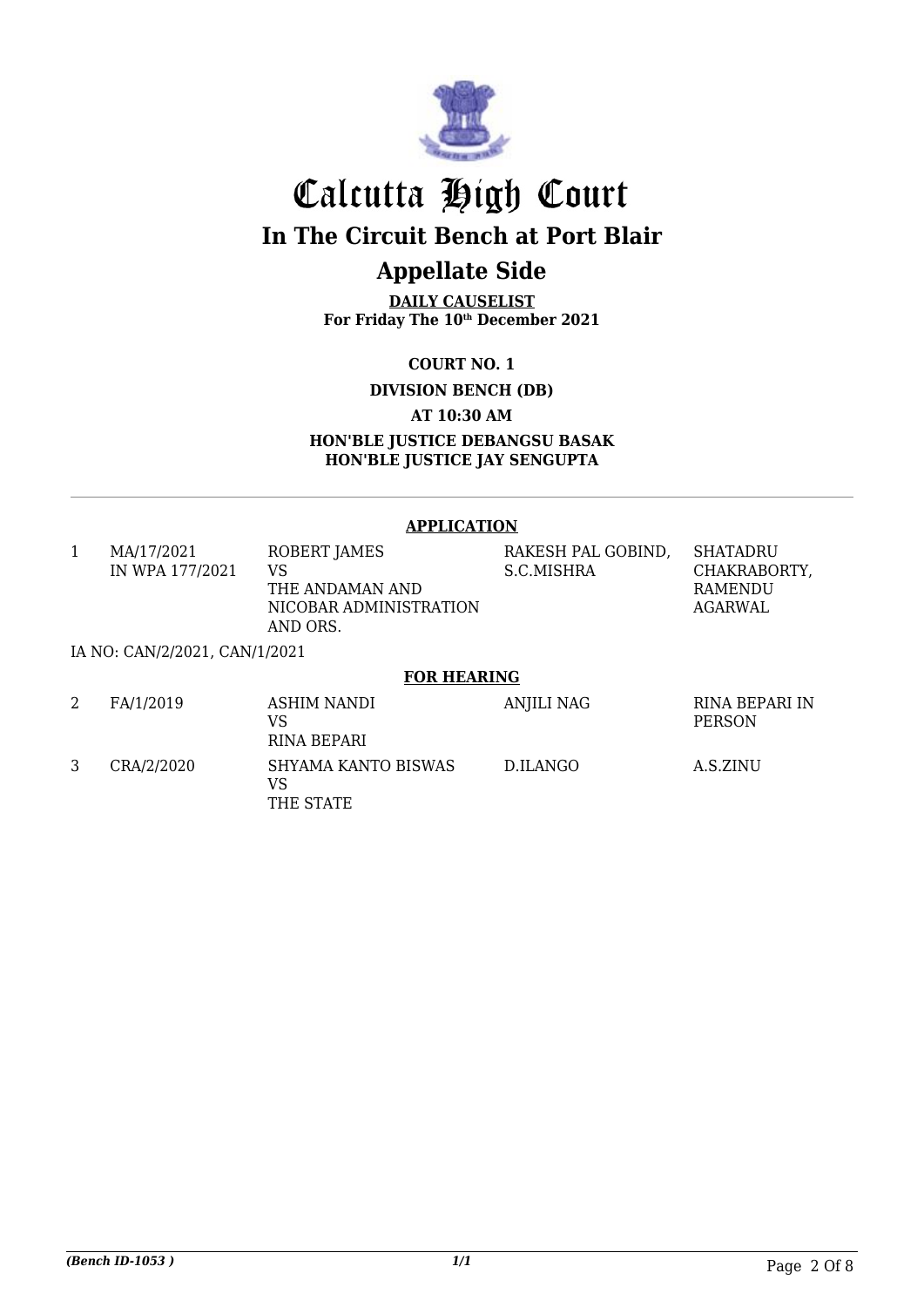

# Calcutta High Court

**In The Circuit Bench at Port Blair**

# **Appellate Side**

**DAILY CAUSELIST For Friday The 10th December 2021**

### **COURT NO. 1**

**SINGLE BENCH (SB)**

### **AT 10:30 AM**

**HON'BLE JUSTICE DEBANGSU BASAK**

**(SINGLE BENCH WILL SIT AFTER COMPLETION OF DIVISION BENCH)**

|                | <b>FOR JUDGMENT</b> |                                                                                                                                         |                                     |                                                                     |  |
|----------------|---------------------|-----------------------------------------------------------------------------------------------------------------------------------------|-------------------------------------|---------------------------------------------------------------------|--|
| 1              | CRR/12/2021         | T.KRISHNAMOORTHY<br><b>VS</b><br>THE STATE                                                                                              | <b>ANJILI NAG</b>                   | S.KARMAKAR                                                          |  |
|                |                     | <b>TO BE MENTIONED</b>                                                                                                                  |                                     |                                                                     |  |
| $\overline{2}$ | WPA/178/2018        | <b>P.RENU</b><br><b>VS</b><br>THE STATE BANK OF INDIA<br>AND ORS.                                                                       | D.C.KABIR                           | <b>ANJILI NAG</b>                                                   |  |
|                |                     | <b>MOTION</b>                                                                                                                           |                                     |                                                                     |  |
| 3              | CO/10/2021          | T.LAXMIKANTAN AND<br><b>OTHERS</b><br><b>VS</b><br><b>POOMAIL</b>                                                                       | KMB JAYAPAL                         |                                                                     |  |
| 4              | WPA/295/2021        | ANDAMAN AND NICOBAR<br>RAJYA KARMACHARI<br>MAHASANGH AND<br><b>ANOTHER</b><br><b>VS</b><br>THE LIEUTENANT<br><b>GOVERNOR AND OTHERS</b> | <b>GOPALA BINNU</b><br><b>KUMAR</b> | <b>SHATADRU</b><br>CHAKRABORTY,<br><b>RAMENDU</b><br><b>AGARWAL</b> |  |
| 5              | WPA/298/2021        | KAMNA SINGH AND<br><b>ANOTHER</b><br><b>VS</b><br>THE LIEUTENANT<br><b>GOVERNOR AND OTHERS</b>                                          | <b>SHIPRA MANDAL</b>                |                                                                     |  |
|                |                     | <b>FOR HEARING</b>                                                                                                                      |                                     |                                                                     |  |
| 6              | SA/1/2019           | USMAN ALI AND ORS.<br><b>VS</b><br>CHAMPA DEVI AND ORS.                                                                                 | N.A.KHAN                            | K.M.B.JAYAPAL,<br>G.MINI, SABRINA<br><b>BEGUM</b>                   |  |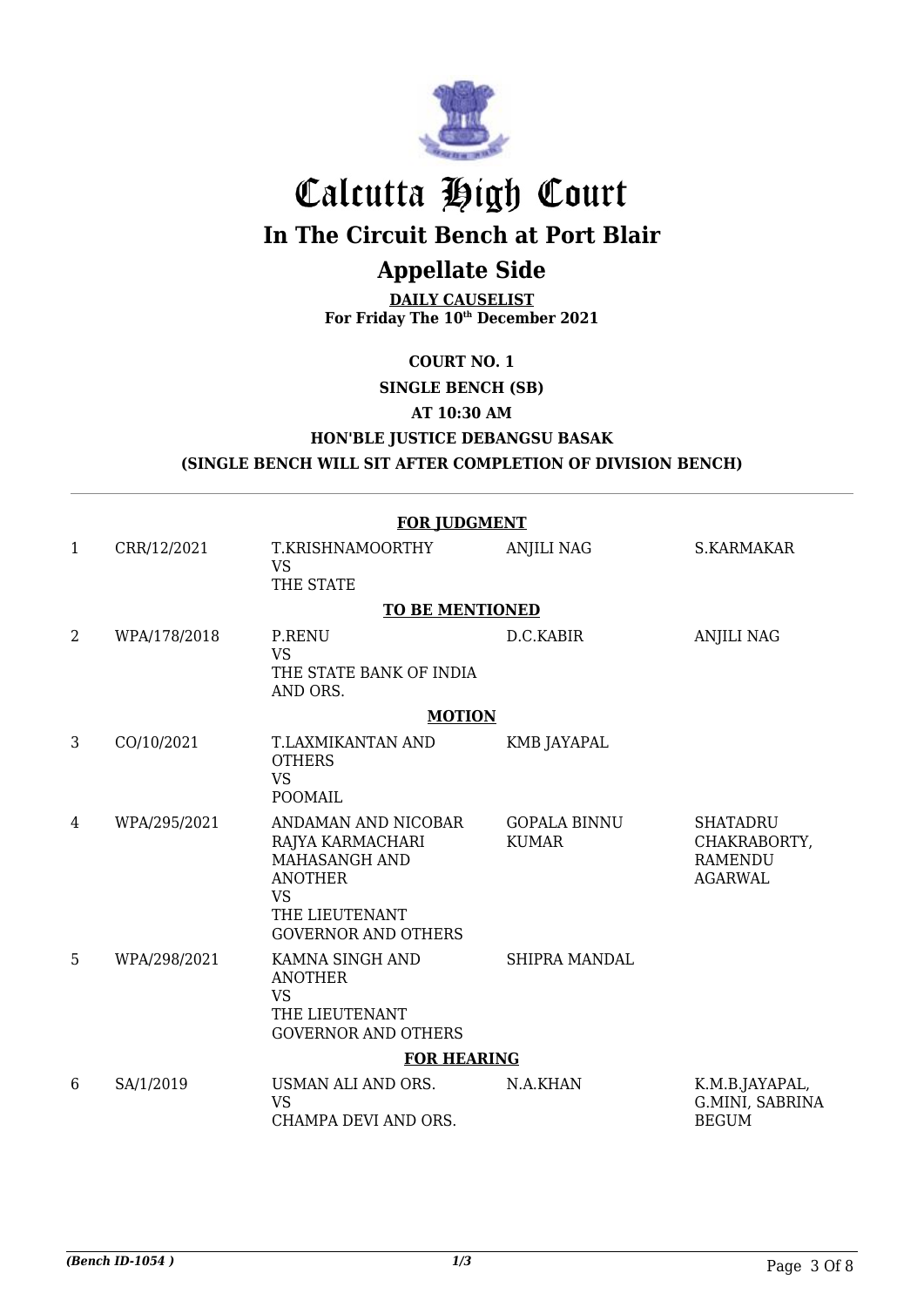#### *DAILY CAUSELIST COURT NO 1-FOR FRIDAY THE 10TH DECEMBER 2021 HIGH COURT OF CALCUTTA - 2 -*

| wt7 | SA/2/2019         | USMAN ALI AND ORS.<br><b>VS</b><br>CHAMPA DEVI AND ORS.                                                                              | N.A.KHAN                                           | K.M.B.JAYAPAL,<br>G.MINI, SABRINA<br><b>BEGUM</b>                   |
|-----|-------------------|--------------------------------------------------------------------------------------------------------------------------------------|----------------------------------------------------|---------------------------------------------------------------------|
| 8   | CRA/3/2019        | THE STATE<br><b>VS</b><br>A.MAHESHWAR RAO AND<br>ORS.                                                                                | A.S.ZINU                                           | ANJILI NAG, GOPALA<br><b>BINNU KUMAR</b>                            |
| 9   | CRR/28/2019       | K.D.UNNITHAN<br><b>VS</b><br>THE STATE                                                                                               | <b>ANIL KUMAR</b><br><b>CHAKRABORTHY</b>           | <b>SHATADRU</b><br>CHAKRABORTY,<br><b>RAMENDU</b><br><b>AGARWAL</b> |
| 10  | WPA/179/2019      | <b>SELVI K.NATHAN</b><br><b>VS</b><br>THE ANDAMAN AND<br>NICOBAR ADMINISTRATION<br>AND ORS.                                          | K.M.B.JAYAPAL,<br>G.MINI                           | <b>SHATADRU</b><br>CHAKRABORTY,<br>N.A.KHAN                         |
| 11  | WPA/203/2019      | DIVISIONAL FOREST<br>OFFICER, MAYABUNDER<br><b>VS</b><br>SHRI. BIRSA KINDO                                                           | <b>SHATADRU</b><br>CHAKRABORTY,<br>RAMENDU AGARWAL | <b>GOPALA BINU</b><br><b>KUMAR</b>                                  |
|     | wt12 WPA/173/2019 | <b>SHRI BIRSA KINDO</b><br><b>VS</b><br>THE DIVISIONAL FOREST<br>OFFICER, MAYABUNDER                                                 | <b>GOPALA BINU KUMAR</b>                           | <b>SHATADRU</b><br><b>CHAKRABORTY</b>                               |
| 13  | WPA/246/2019      | <b>A.SUNDAR</b><br><b>VS</b><br>THE HONBLE LIEUTENANT<br><b>GOVERNOR AND ORS.</b>                                                    | <b>GOPALA BINNU</b><br><b>KUMAR</b>                | M.P.KAMARAJ                                                         |
| 14  | WPA/248/2019      | <b>A.SUNDAR</b><br><b>VS</b><br>THE HONBLE LIEUTENANT<br><b>GOVERNOR AND ORS.</b>                                                    | <b>GOPALA BINNU</b><br><b>KUMAR</b>                | M.P.KAMARAJ                                                         |
| 15  | WPA/282/2019      | <b>MANOJ PAUL</b><br><b>VS</b><br>THE UNION TERRITORY,<br><b>ADMINISTRATION OF</b><br>ANDAMAN AND NICOBAR<br><b>ISLANDS AND ORS.</b> | <b>IN PERSON</b>                                   | <b>SHATADRU</b><br><b>CHAKRABORTY</b>                               |
| 16  | WPA/20297/2019    | M/S ARYAN AQUA (INDIA)<br>PVT. LTD.<br><b>VS</b><br>THE ANDAMAN AND<br>NICOBAR ADMINISTRATION<br>AND ORS.                            | <b>ANJILI NAG</b>                                  | <b>SHATADRU</b><br><b>CHAKRABORTY</b>                               |
| 17  | CRA/1/2020        | <b>SAROJIT KULLU</b><br><b>VS</b><br>THE STATE                                                                                       | D.ILANGO                                           | M.P.KAMARAJ                                                         |
| 18  | WPA/47/2020       | S.PONNAMMAL<br><b>VS</b><br>THE UNION OF INDIA AND<br>ORS.                                                                           | DEEP CHAIM KABIR,<br>AJITH S. PRASAD               | <b>SHATADRU</b><br>CHAKRABORTY,<br>RAMENDU<br><b>AGARWAL</b>        |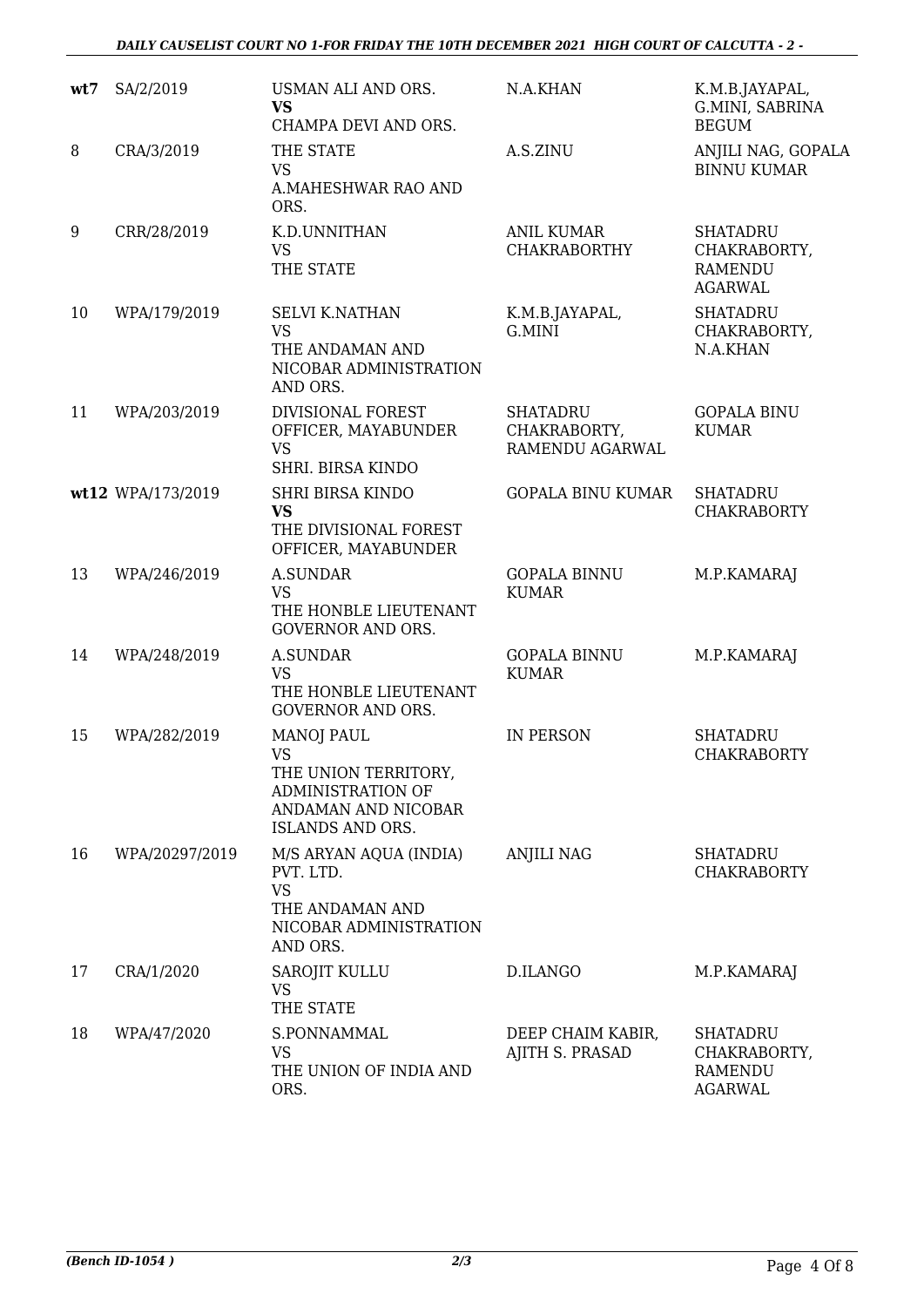#### *DAILY CAUSELIST COURT NO 1-FOR FRIDAY THE 10TH DECEMBER 2021 HIGH COURT OF CALCUTTA - 3 -*

| 19 | WPA/94/2020       | JOHN EKKA AND ORS.<br><b>VS</b><br>THE UNION OF INDIA AND<br>ORS.                                                                 | <b>GOPALA BINNU</b><br><b>KUMAR</b>     | <b>SHATADRU</b><br><b>CHAKRABORTY</b> |
|----|-------------------|-----------------------------------------------------------------------------------------------------------------------------------|-----------------------------------------|---------------------------------------|
| 20 | WPA/95/2020       | <b>ANITA XESS</b><br>VS<br>THE UNION OF INDIA AND<br>ORS.                                                                         | <b>GOPALA BINNU</b><br><b>KUMAR</b>     |                                       |
| 21 | WPA/96/2020       | P.VAIKUNTA RAO<br><b>VS</b><br>THE UNION OF INDIA AND<br>ORS.                                                                     | <b>GOPALA BINNU</b><br><b>KUMAR</b>     | <b>SHATADRU</b><br><b>CHAKRABORTY</b> |
| 22 | WPA/97/2020       | P.YADAVA RAO<br><b>VS</b><br>THE UNION OF INDIA AND<br>ORS.                                                                       | <b>GOPALA BINNU</b><br><b>KUMAR</b>     | <b>SHATADRU</b><br><b>CHAKRABORTY</b> |
| 23 | WPA/100/2020      | DEV DASS @ DIVA DAS AND<br>ANR.<br><b>VS</b><br>THE ARBITRATOR AND ORS.                                                           | ANJILI NAG, SHIPRA<br>MANDAL, R.PRADEEP | <b>ARUL PRASANTH</b>                  |
|    | wt24 WPA/101/2020 | DEVA DASS @ DIVA DAS<br>AND ANR.<br><b>VS</b><br>THE ARBITRATOR,<br>REGISTRAR COOPERATIVE<br>SOCIETIES AND ORS.                   | ANJILI NAG, SHIPRA<br>MANDAL, R.PRADEEP | <b>ARUL PRASANTH</b>                  |
| 25 | WPA/9283/2020     | RITHI SINGH AND ORS.<br><b>VS</b><br>THE LIEUTENANT<br><b>GOVERNOR AND ORS.</b>                                                   | <b>ANJILI NAG</b>                       | <b>SHATADRU</b><br><b>CHAKRABORTY</b> |
| 26 | WPA/134/2021      | M/S SALCON ENGINEERS<br>AND FABRICATORS AND<br>ANR.<br><b>VS</b><br>THE CHAIRMAN, STATE<br><b>TRANSPORT AUTHORITY</b><br>AND ORS. | V.D.SIVABALAN,<br><b>RAKESH KUMAR</b>   |                                       |
| 27 | WPA/186/2021      | <b>ESWAR RAO</b><br><b>VS</b><br>ANDAMAN AND NICOBAR<br>STATE COOPERATIVE BANK                                                    | MOHD. TABRAIZ                           | <b>LOKESH CHEZIAN</b>                 |

IA NO: CAN/1/2021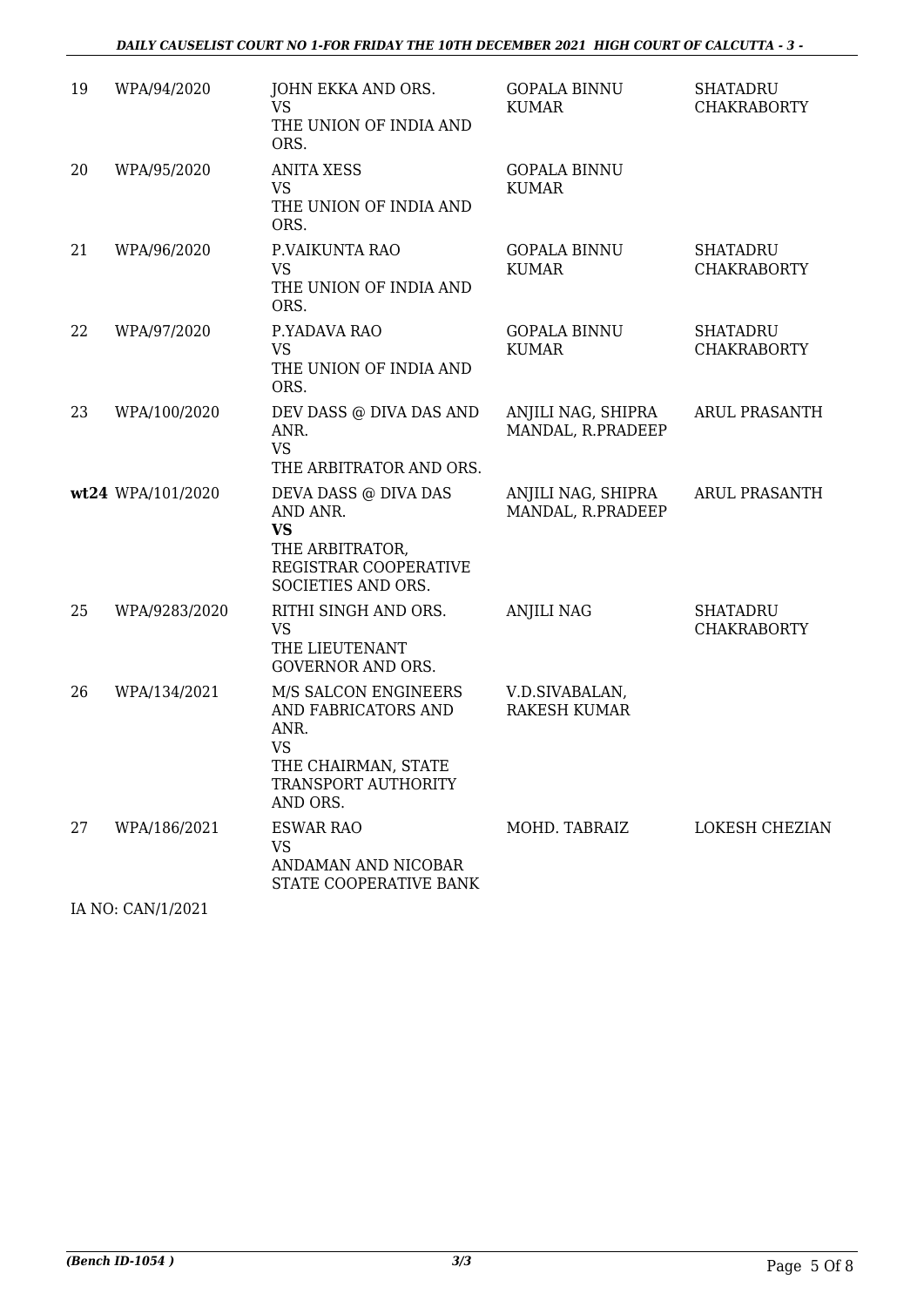

# Calcutta High Court **In The Circuit Bench at Port Blair**

# **Appellate Side**

## **DAILY CAUSELIST For Friday The 10th December 2021**

## **COURT NO. 2 SINGLE BENCH (SB) AT 10:30 AM HON'BLE JUSTICE JAY SENGUPTA (SINGLE BENCH WILL SIT AFTER COMPLETION OF DIVISION BENCH**

|                |              | <b>MOTION</b>                                                                                                                            |                                     |                                       |
|----------------|--------------|------------------------------------------------------------------------------------------------------------------------------------------|-------------------------------------|---------------------------------------|
| $\mathbf{1}$   | WPA/245/2021 | MANGESH ANANDRAO<br><b>BANKAR</b><br><b>VS</b><br>THE CHAIRMAN                                                                           | <b>GOPALA BINNU</b><br><b>KUMAR</b> |                                       |
| $\overline{2}$ | WPA/282/2021 | AJIT TIGGA<br><b>VS</b><br>THE SUPERINTENDING<br><b>ENGINEER AND OTHERS</b>                                                              | <b>C.KALA DEVI</b>                  |                                       |
| 3              | WPA/284/2021 | MRITUNJAY BISWAS<br><b>VS</b><br>THE SUPERINTENDING<br><b>ENGINEEER AND OTHERS</b>                                                       | <b>C.KALA DEVI</b>                  |                                       |
| 4              | WPA/286/2021 | <b>ANITHA</b><br><b>VS</b><br>THE SUPERINTENDING<br><b>ENGINEER AND OTHERS</b>                                                           | <b>C.KALA DEVI</b>                  |                                       |
| 5              | WPA/288/2021 | NIRANTAR TOPPO<br><b>VS</b><br>THE SUPERINTENDING<br><b>ENGINEER AND OTHERS</b>                                                          | <b>C.KALA DEVI</b>                  |                                       |
|                |              | <b>FOR HEARING</b>                                                                                                                       |                                     |                                       |
| 6              | WPA/171/2018 | <b>MULTIPLE AGENCIES</b><br>PRIVATE LIMITED AND ANR.<br><b>VS</b><br><b>ANDAMAN STATE</b><br><b>COOPERATIVE BANK</b><br>LIMITED AND ORS. | RAKESH PAL GOBIND                   | MOHD. TABRAIZ                         |
| 7              | FMAT/3/2019  | SABITA DEVI AND ORS.<br><b>VS</b><br>THE MANAGER AND ANR.                                                                                | K.M.B.JAYAPAL,<br>G.MINI            | ARUL PRASANTH,<br><b>ANITHA HEGDE</b> |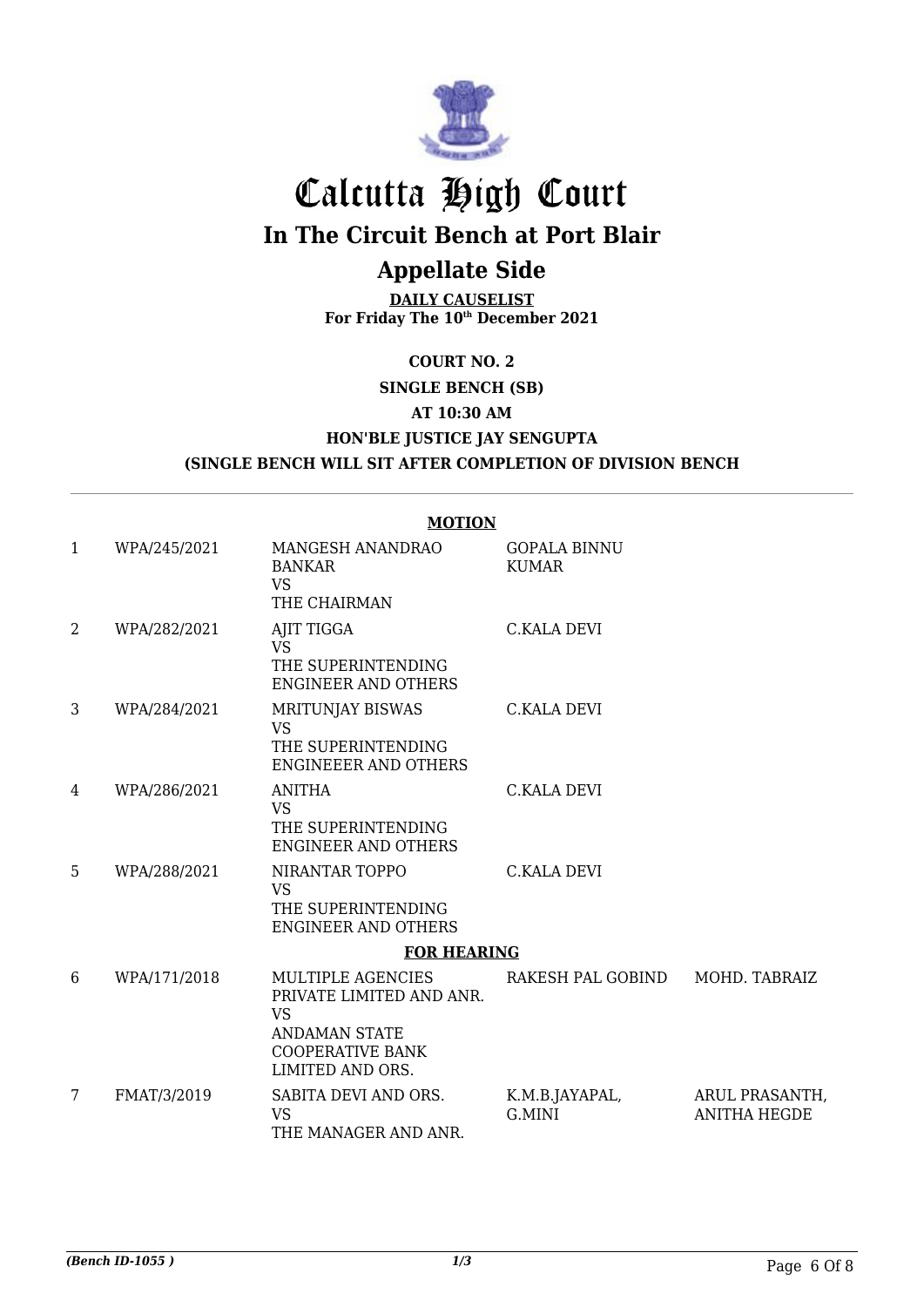| 8  | CRR/31/2019     | SHRI. MOHD ASIF<br>VS<br>SMTI. MUBASHIRA                                                                      | MRS. KAVITA TEWARI<br><b>RAO</b>         | MS. BABITA DAS              |
|----|-----------------|---------------------------------------------------------------------------------------------------------------|------------------------------------------|-----------------------------|
| 9  | WPA/150/2019    | UTTAM SHIL @ UTTAM<br>SEAL AND ORS.<br><b>VS</b><br>THE LIEUTENANT<br><b>GOVERNOR AND ORS.</b>                | <b>ANJILI NAG</b>                        |                             |
|    | wt10 WPA/3/2019 | SHYNI JOSE<br><b>VS</b><br>THE LIEUTENANT<br><b>GOVERNOR AND ORS.</b>                                         | ANJILI NAG                               |                             |
|    | wt11 WPA/9/2019 | T. SHANMUGAM<br><b>VS</b><br>THE LIEUTENANT<br><b>GOVERNOR AND ORS.</b>                                       | <b>ANJILI NAG</b>                        |                             |
| 12 | WPA/200/2019    | M/S. NEW BHARAT<br><b>ENGINEERING WORKS</b><br><b>VS</b><br>ANDAMAN AND NICOBAR<br>ADMINISTRATION AND<br>ORS. | DEEP CHAIM, KABIR,<br>S. AJITH PRASAD    | AJAY KUMAR<br><b>MANDAL</b> |
| 13 | WPA/243/2019    | KARTICK AND ORS.<br><b>VS</b><br>THE LIEUTENANT<br><b>GOVERNOR AND ORS.</b>                                   | ANJILI NAG, SHIPRA<br><b>MANDAL</b>      | RAMENDU<br><b>AGARWAL</b>   |
| 14 | WPA/287/2019    | ISLAND TRAVELS PVT. LTD.<br><b>VS</b><br>THE ANDAMAN AND<br>NICOBAR ADMINISTRATION<br>AND ORS.                | DEEP CHAIM KABIR,<br><b>AJITH PRASAD</b> | <b>ANJILI NAG</b>           |
| 15 | WPA/289/2019    | YOHANNAN SAJEEVAN AND<br>ANR.<br><b>VS</b><br>ANDAMAN AND NICOBR<br><b>ADMINISTRATION</b>                     | DEEP CHAIM KABIR,<br><b>AJIT PRASAD</b>  |                             |
| 16 | WPA/34/2020     | SMTI. REBA MONDAL<br>VS<br>THE UNION OF INDIA AND<br>ORS.                                                     | <b>ANANDA HALDER</b>                     |                             |
| 17 | WPA/52/2020     | P.KANNAN<br><b>VS</b><br>THE UNION OF INDIA AND<br>ORS.                                                       | K.M.B.JAYAPAL                            | AJAY KUMAR<br><b>MANDAL</b> |
| 18 | WPA/109/2020    | <b>SASI KALA</b><br><b>VS</b><br>THE UNION OF INDIA AND<br>ORS.                                               | K.M.B.JAYAPAL,<br>G.MINI                 |                             |
| 19 | WPA/122/2020    | S. K. MONIRUL ALI<br>VS<br>THE LT. GOVERNOR AND<br>ORS.                                                       | MOHAMMED<br>TABRAIZ                      |                             |